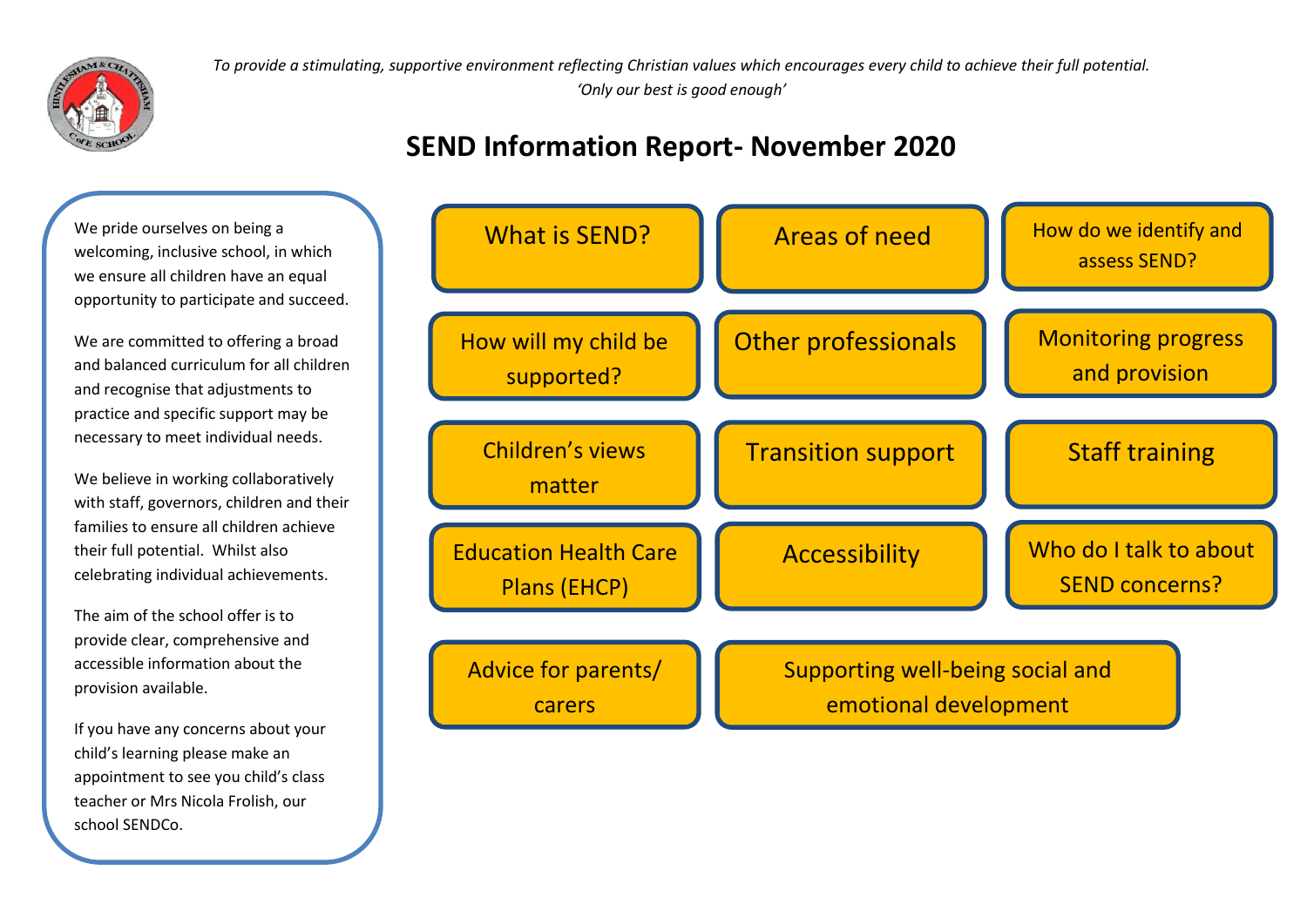# **What is SEND?**



*'A pupil has SEN where their learning difficulty or disability calls for special educational provision, namely provision different from or additional to that normally available to pupils of the same age'* (SEND Code of Practice: 0 to 25 years- 6.15)

We refer to the term "Special Educational Needs" if a child:

- Has a learning difficulty or disability which calls for special educational provision to be made
- Has a significant greater difficulty in learning than the majority of others of the same age
- Has a disability which hinders them from making use of facilities of a kind generally provided for others of the same age in mainstream schools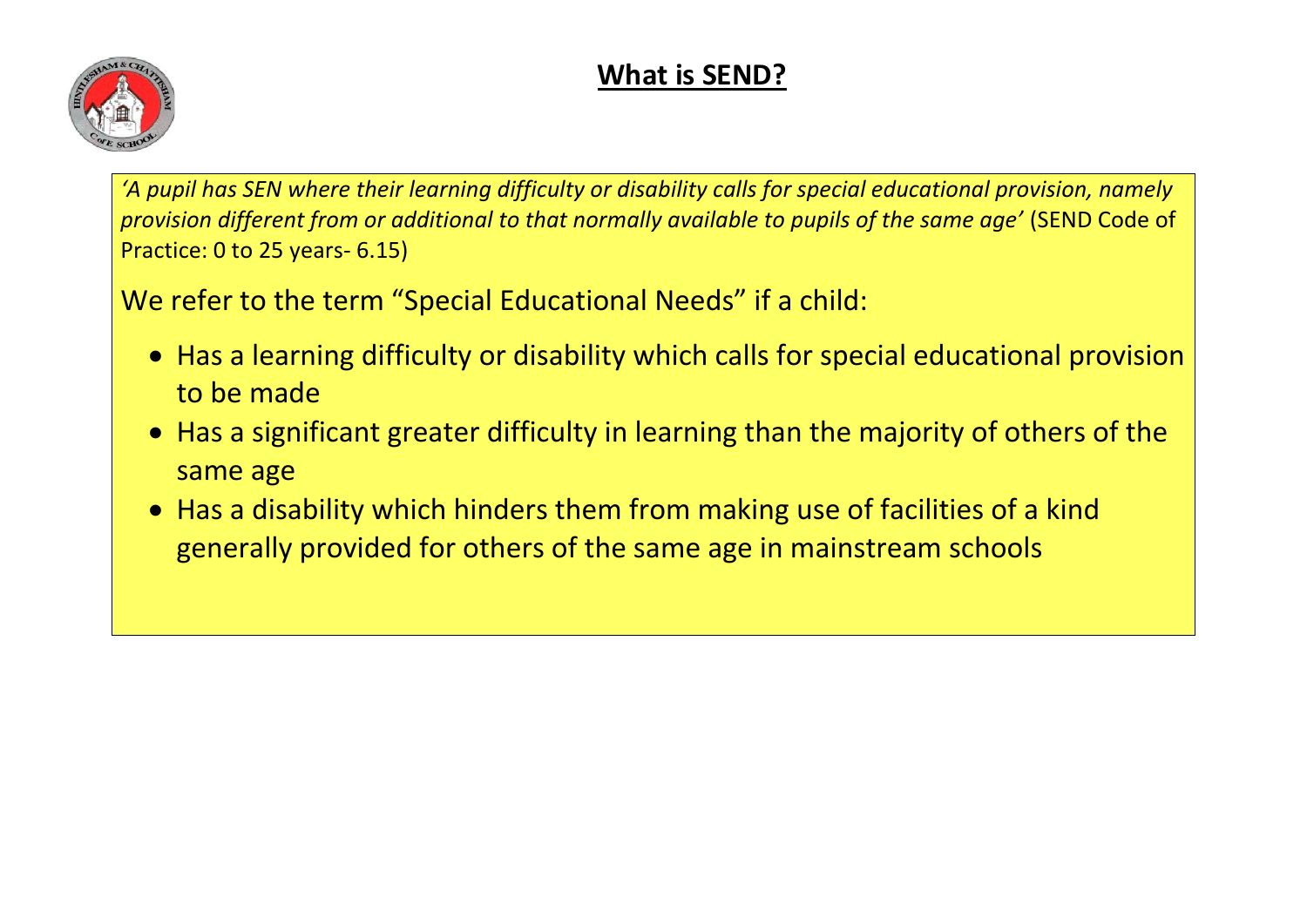

### **Areas of need-** There are four broad areas of need and support

**Communication and Interaction -** Children with communication and interaction difficulties may find it challenging to talk about their needs and wants. They may find it difficult to understand what is being asked of them (receptive language) or finding the words to communicate (expressive language). They may take longer to respond to questions and have difficulties making friends and understanding social rules of communication. These children may have particular difficulties with social interaction.

Possible SEND- Speech, Language and Communication Needs (SPLCN), Autistic Spectrum Disorder (ASD) and Asperger's Syndrome.

**Cognition and Learning-** Children with cognition difficulties may learn at a slower rate than their peers, even when learning has been appropriately differentiated. They may face challenges with the range of skills needed for effective learning including concentration, understanding and processing information. Some children may have difficulty with organising their work, spelling and handwriting.

Possible SEND-Specific Learning Difficulty (SpLD) such as dyslexia, dyscalculia and dyspraxia, Moderate Learning Difficulty (MLD), Severe Learning Difficulty (SLD) and Profound and Multiple Learning Difficulties (PMLD).

**Social, Emotional and Mental Health -** Difficulties with social or emotional development may be temporary or long-term and can affect a child's learning. A variety of behaviours displayed, such as becoming withdrawn and isolated, showing challenging behaviours, being anxious or easily distractible, may reflect underlying mental health difficulties. This could include anxiety or depression, self-harming, substance misuse, eating disorders or physical symptoms that are medically unexplained.

Possible SEND - Attention Deficit Disorder (ADD), Attention Deficit Hyperactive Disorder (ADHD) and Attachment Disorder.

**Sensory and/ or Physical Needs –** A medical or physical condition that hinders or affects their learning. These children may need extra support/ equipment to access all the opportunities that are available to them.

Possible SEND – Visual (VI)/ Hearing (HI)/ Multi-Sensory Impairment (MSI) or Physical Disbility (PD)

*Medical Needs- We also seek advice from health professionals on supporting children with medical needs and produce an individual health care plan as required.*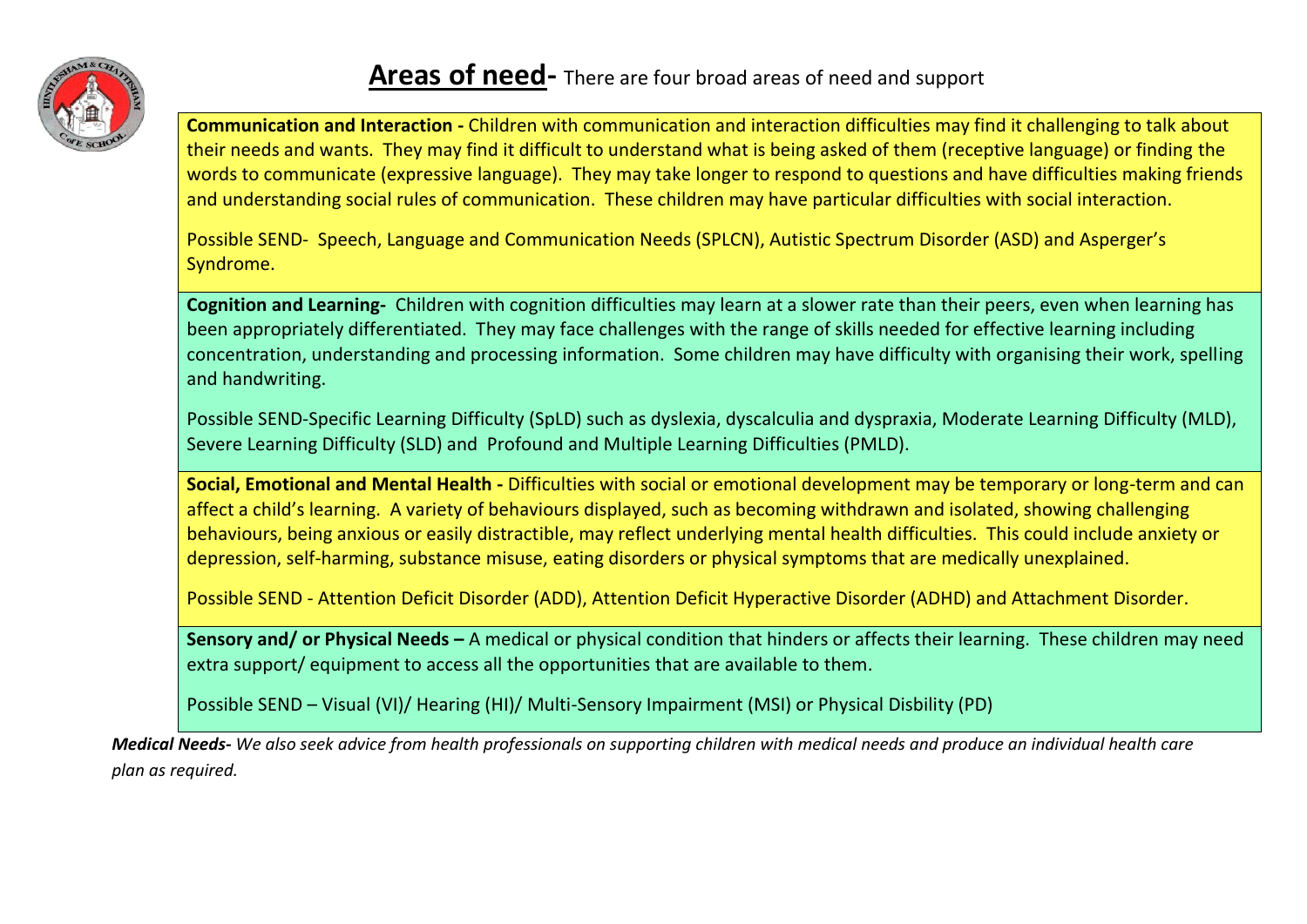

# **How do we identify and assess SEND?**

We aim to identify any Special Educational Needs as early as possible in order to provide appropriate support and early intervention. Some children may already have an identified Special Educational Need on entry to the school which staff will be made aware of through liaison with previous school/ nursery/ playgroup or information shared following a health diagnosis by a doctor or Community Paediatrician. We also recognise that Special Educational Needs can become apparent or affect a child at any point in their education so we continually monitor progress of all children. When concerns are identified the following steps apply:



We respect the views of parents/ carers. Where a parent/carer has a concern about their child's learning or progress, we listen carefully and work together to identify any particular difficulties or factors which may be important in the identification of any Special Educational Needs. Please make an appointment with your child's class teacher to share your concerns.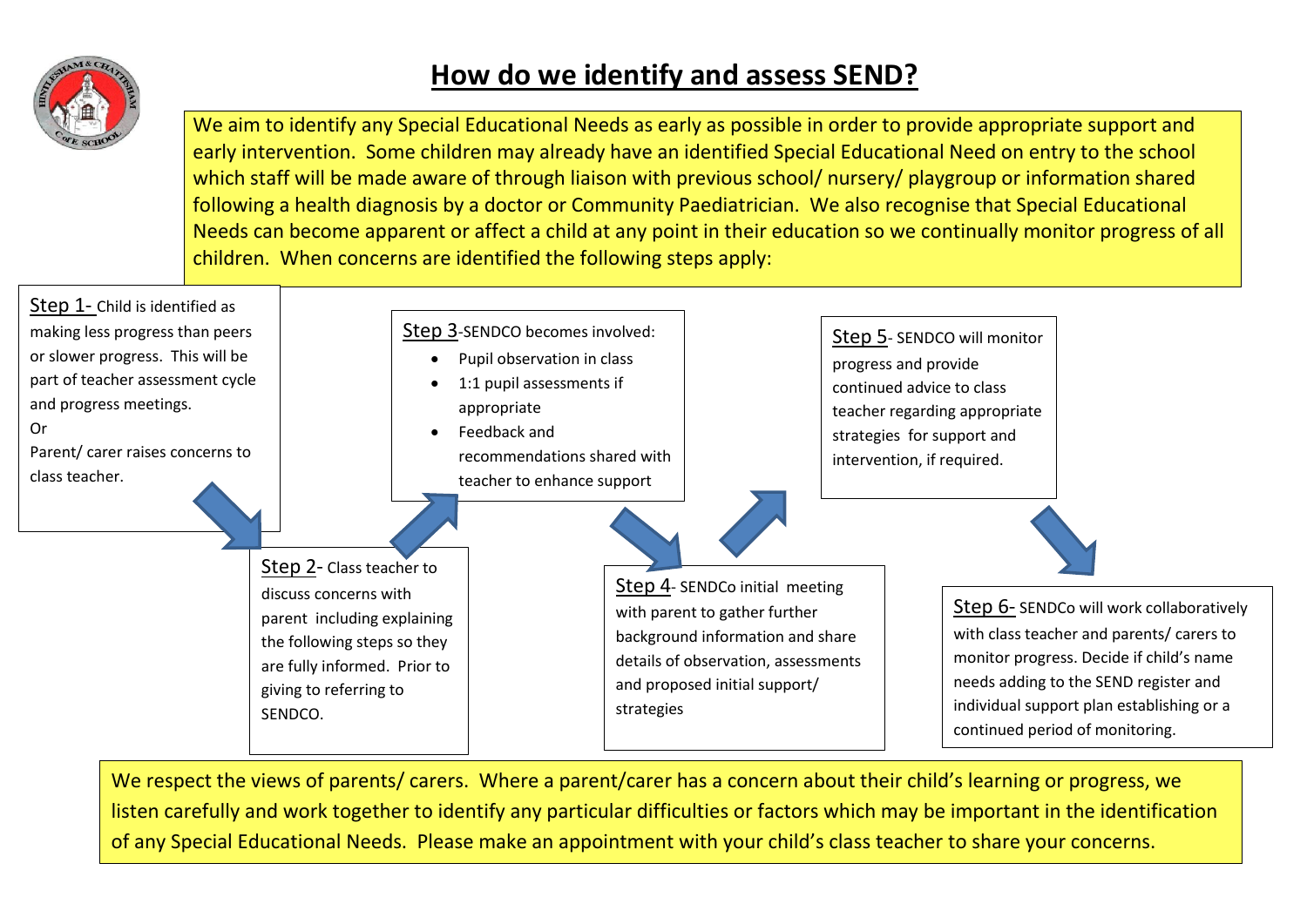

**Wave One-**Most children will have their learning needs met through 'Quality First' teaching:

- Ensuring the teacher has the highest possible expectations for all pupils in their class.
- Ensuring that all teaching is based on building on what your child already knows, can do and can understand by setting suitable learning challenges.
- Putting in place different ways of teaching so that your child is fully involved in learning in class. This may involve things like more practical learning or paired work.
- Utilising specific strategies to support your child to learn including access strategies such as visual aids, ICT support, writing frames.

**Wave Two-** Some children require additional support through small group targeted interventions:

- This focused support is for a pupil with specific gaps in their understanding of a subject/ area of learning or social development.
- These may be run in or outside of the classroom by a TA or Class Teacher.

**Wave Three-** Where a pupil has identified complex needs with specific barriers to learning that cannot be overcome through whole class teaching and intervention groups, individualised targeted support will be necessary. This will be overseen following advice from SENDCo and/ or external agencies such as CISS, Dyslexia Outreach and Speech Therapist.

- Parents/ carers will be asked to give permission for the SENDCo to refer a child to an outside professional. This will help the school, and families, gain a better understanding of a child's particular needs and provide effective support.
- Recommendations from professionals may include strategies for in class support, advice regarding specific resources to support learning, individual targets and programmes of work.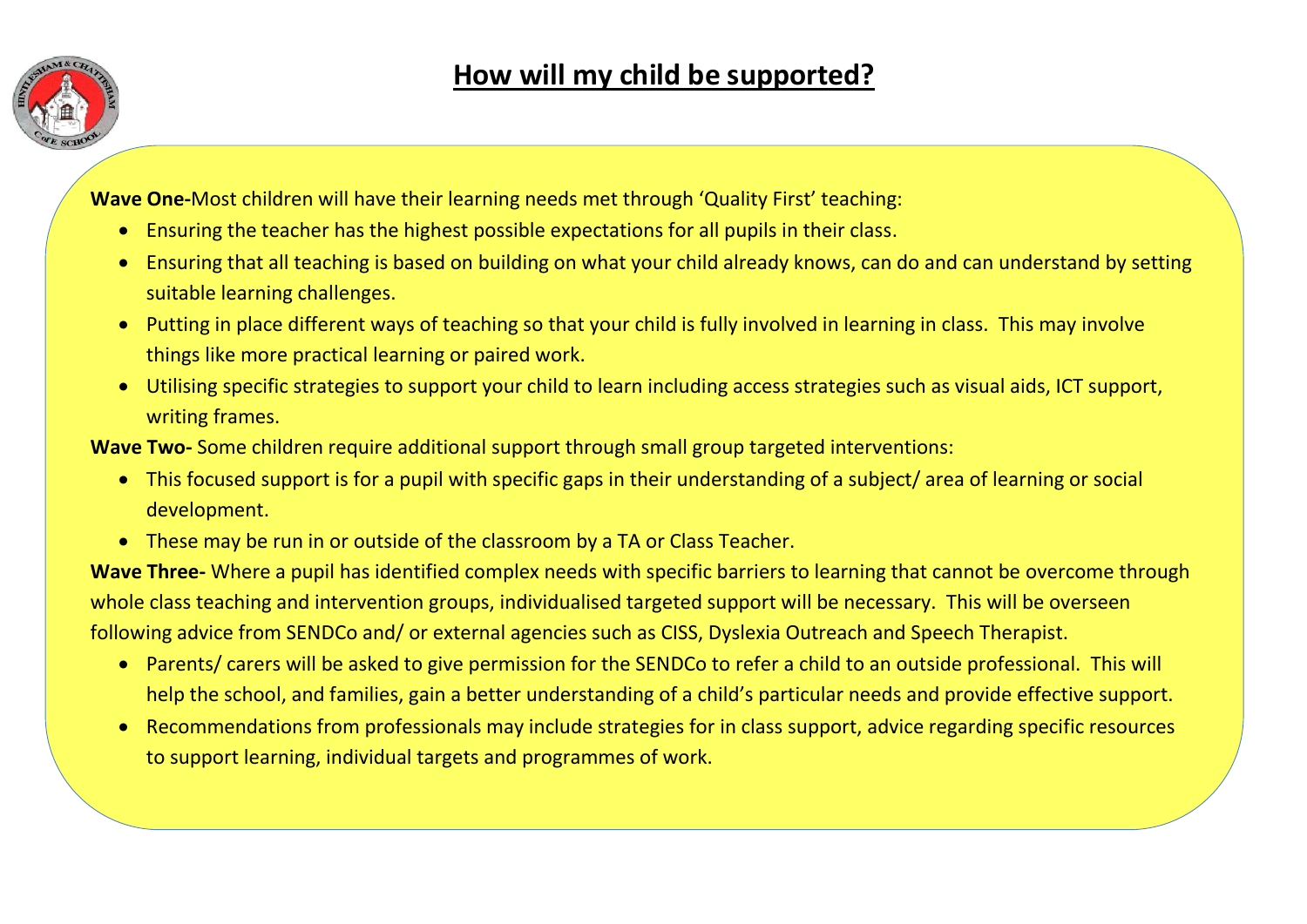

Hintlesham & Chattisham C of E Primary School has active involvement with the following professional agencies, in supporting the children in its care:

- County Inclusive Support Service (CISS)
- Education Welfare Service
- Parent Partnership
- School Nursing Service
- Community Paediatric Department
- Paediatric Hearing Clinic
- Thomas Wolsey School Outreach Team
- Educational Psychology Service
- Irlens Assessment Opticians
- Dyslexia Outreach Team
- NHS- Speech and Language Therapy
- Paediatric Physiotherapy and Occupational Therapy Departments
- Family Support (0-11) Social Care (Family Network Meetings)
- Play Therapist
- Sensory Team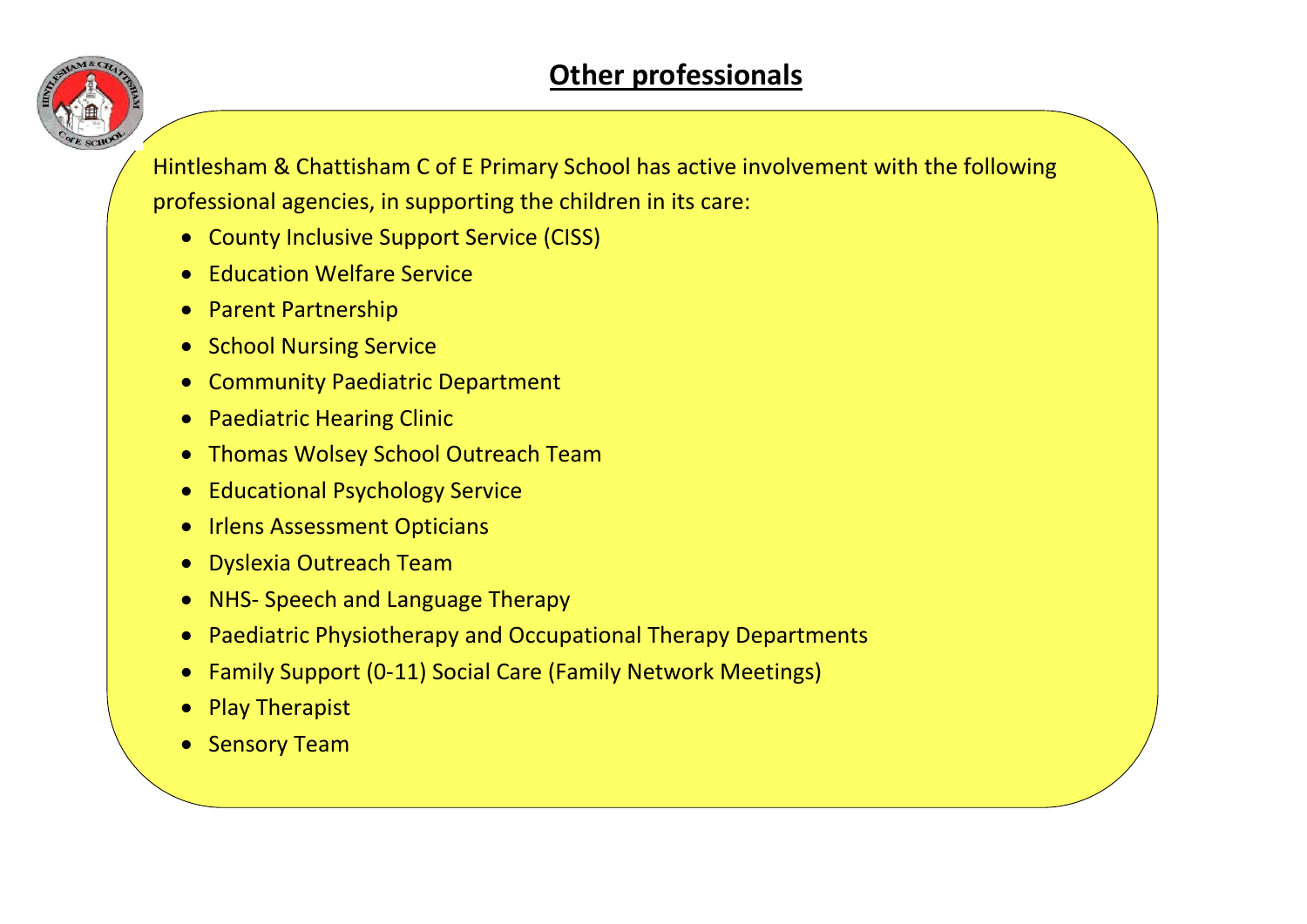

- Your child's progress is continually monitored by his/ her class teacher and discussed at pupil progress meetings each term.
- Progress is measured according to achievements in class-based work, standardised assessments and curriculum targets achieved. This information allows the class teacher to compare your child's progress to the age expected levels.
- For pupils accessing additional intervention progress is measured against specific targets. These are recorded on an individual School Support Plan which is reviewed termly. Parents/ carers are invited to meet with the class teacher each term to review progress towards the individual targets and planned next steps.
- SENDCo monitors pupil progress through analysis of individual targets achieved, class provision map reviews and assessment data.
- The progress of pupils with an EHCP is formally reviewed at an Annual Review the pupil will attend, if possible, along with parents/ carers and any professionals supporting. A copy of the review is sent to the Local Authority.
- At the end of each Key Stage the pupils are required to be formally assessed. This is something that the government requires of all schools. Access arrangements can be organised as required overseen by the SENDCo and Headteacher.
- If you have any concerns regarding your child's progress please contact the class teacher in the first instance. Appointments can also be made with the school SENDCo.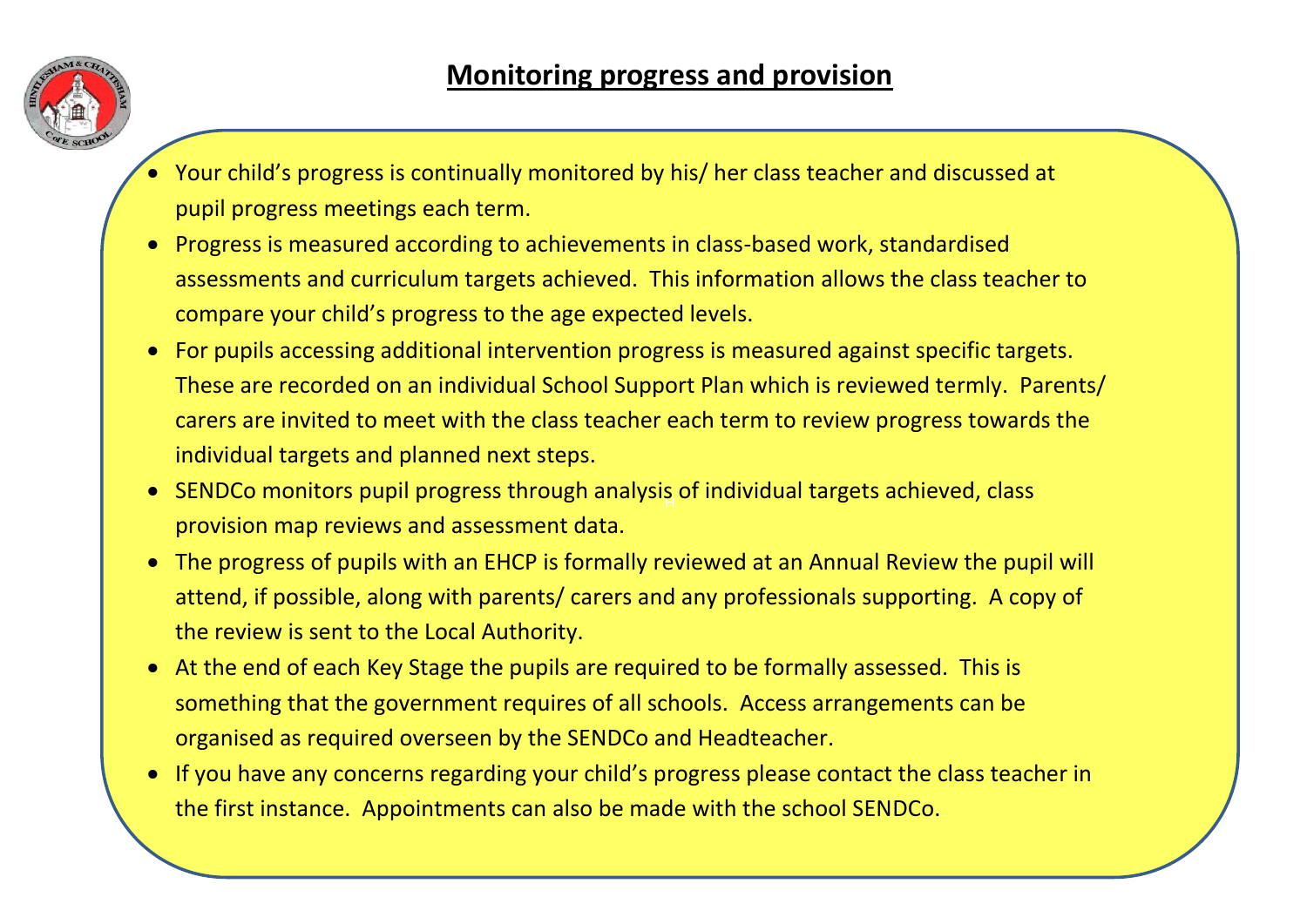## **Children's views matter**



It is important that children have the opportunity to contribute their views.

Each child has their own personal one page profile where they share their strengths, interests and how best to support them. This information, along with their views on any aspects they struggle with in school, is incorporated into their individual support plan.

Support plans are reviewed and updated on a termly basis.

If your child has an Education Health Care Plan (EHCP) they are invited to attend their annual review to contribute their views. If they do not wish to attend the meeting their views can be sought in advance and shared at the review.

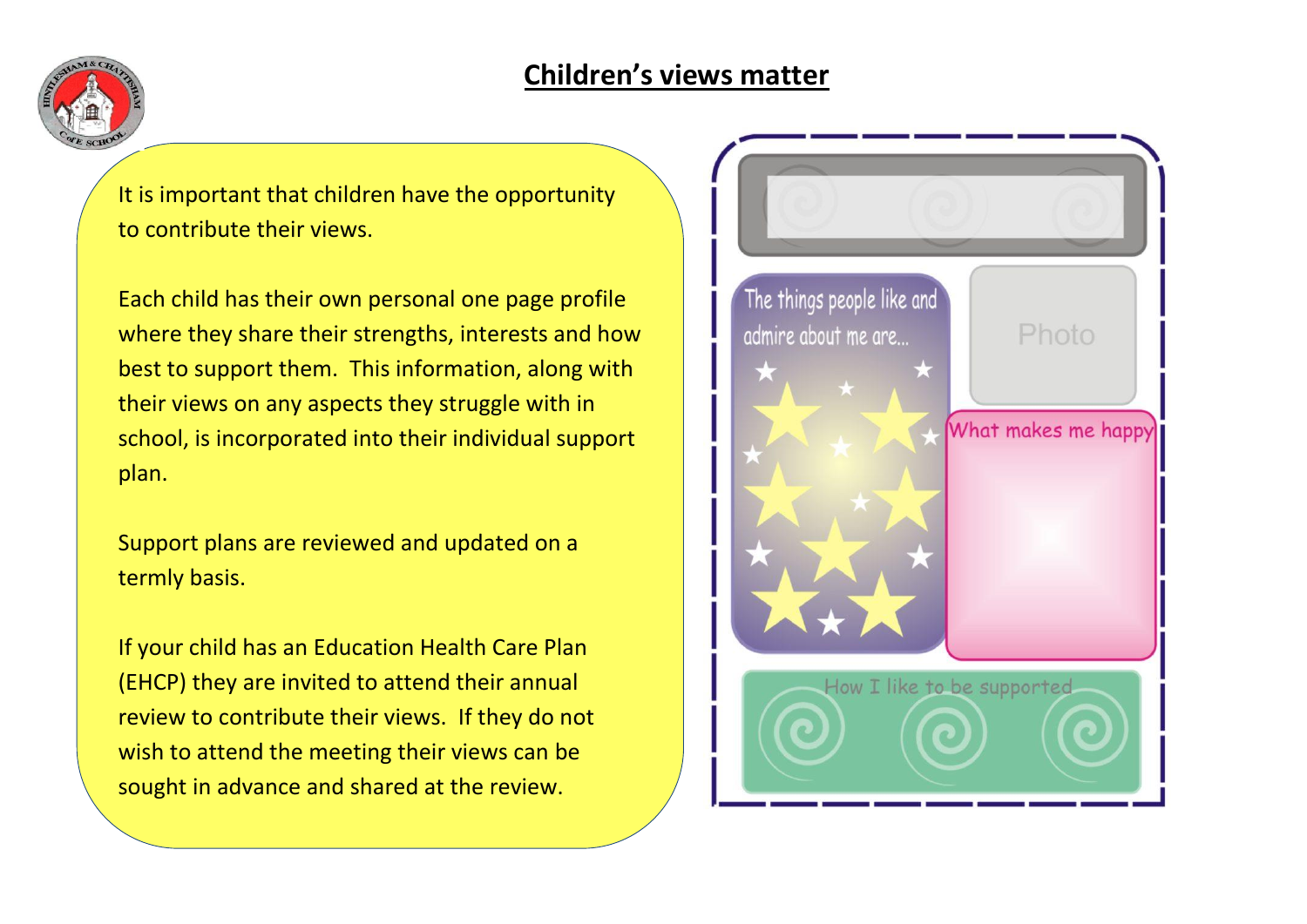

### **Transition Support**

All children are supported in moving between the phases of their education. However, special arrangements and provision is made for supporting SEND during these transitions. These arrangements may include:

### **On entry to Reception**

\* Additional visit to pre-school from teaching staff/ SENDCo \*Transition meeting between parents, SENDCo, teacher, pre-school staff and any professionals to ensure all key information has been shared prior to joining the school \*Additional opportunities for child and parents to visit Ruby class

\*Photo book provided to parents to share with child including staff photos

\*Any additional resources or visuals required prepared prior to start date

\*Early meeting with parents to reflect on initial transition in Autumn term

### **Transition between classes**

\*Close liaison between current and new staff, including sharing support plans and one page profiles \*Opportunities for the child to meet the new teacher/ work with the teaching assistant \*Opportunities for the child to visit their new classroom \*Photobook of key staff and rooms can be provided

#### **New pupils**

When a pupil with SEND transfers to our school the SENDCo will liaise directly with the previous school to ensure a clear understanding of needs and support required. Parents are also welcome to meet the SENDCo prior to their child transitioning.

### **Year 6 to 7**

Transition from primary to high school is a key time for all children. As such all pupils require additional support during this time and will have the opportunity to visit their new school, and will talk about moving to high school with their teacher. There are, in addition to this, a number of arrangements to provide further support for children with Special Educational Needs. The SENDCo will liaise directly with the high school SENDCo to discuss your child's individual needs to aid a smooth transition. Enhanced transition support is then planned on an individual basis and may include additional visits to the school both during/ after the school day, additional meetings for parents and child with the SENDCo of the receiving school, liaising with outside agencies, photo books of key staff and areas of the school.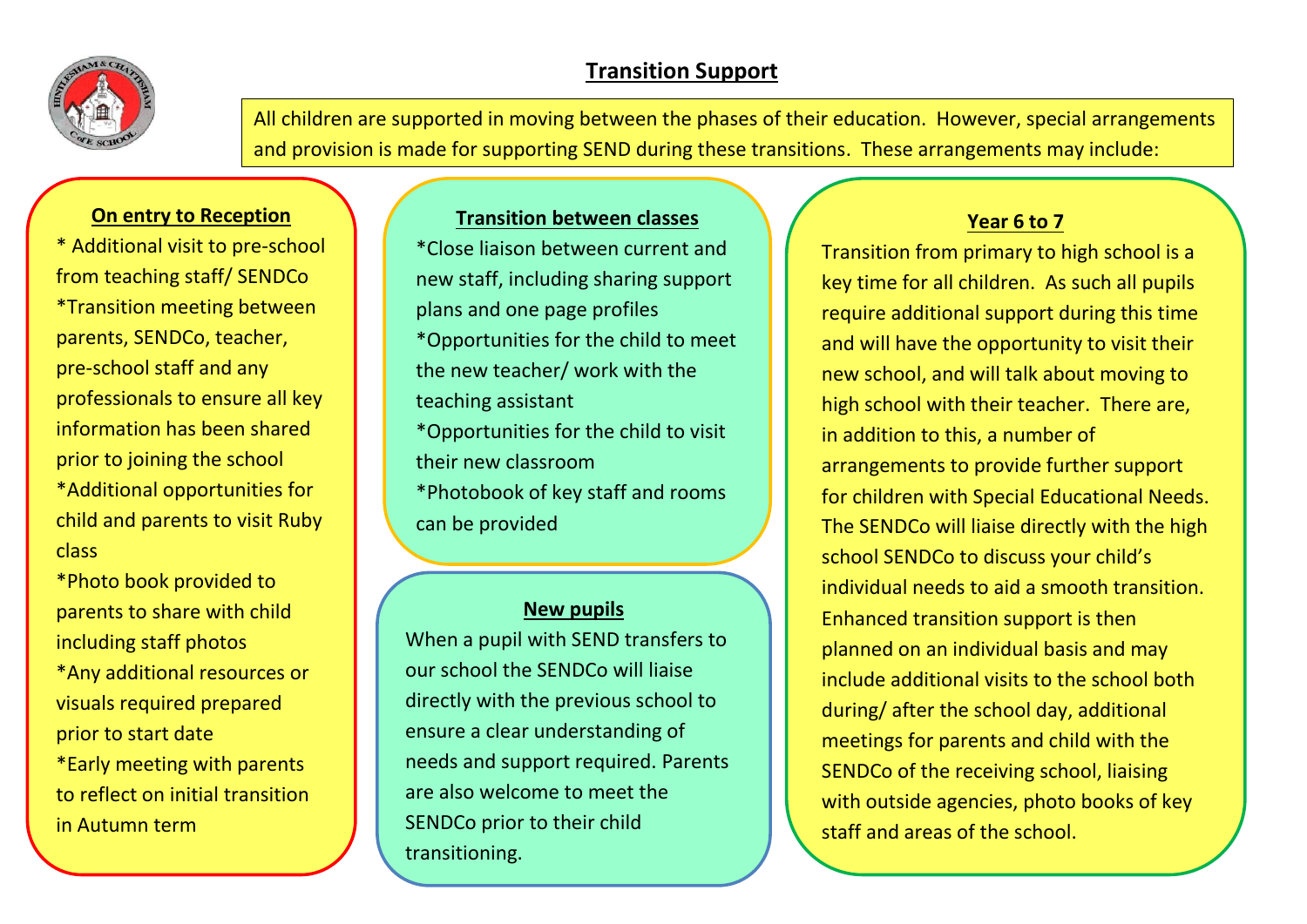

## **Staff training**

The school development plan identifies staff training needs in relation to SEND and training on various interventions, approaches and strategies take place at staff meetings. The SENDCo also oversees an annual audit of staff levels of confidence and training needs with regards to specific areas of SEND.

The SENDCo has undergone the following training:

- SENCo induction and National SENCo award
- Speech, language and communication needs- Speech & Language Link, developing vocabulary, selective mutism, Wellcomm, saying less so children say more, language builders- questioning levels
- Specific Learning Difficulties- Dyslexia, Dysgraphia, Dyspraxia, Read, Write, Inc- phonics programme
- Mental Health awareness- ADHD, Anxiety, Understanding Self-Harm, Mindfulness, Resilience
- **Drawing and Talking Therapy**
- Physical/ sensory needs- hypermobility, supporting pupils with hearing impairment, visual aids, sensory processing, Foetal Alcohol Syndrome
- Common Assessment Framework (CAF)

Further staff training includes:

- Speech- language link
- Working memory/ Dyslexia awareness and specific strategies to support dyslexia interventions
- **ELSA (Emotional Literacy Support Assistant)**
- School safe- behaviour support
- Introduction to Mental Health/ Mental Wellbeing for Children and Young People

There is planned training this year on:

• Suffolk Minds- Mental Health Awareness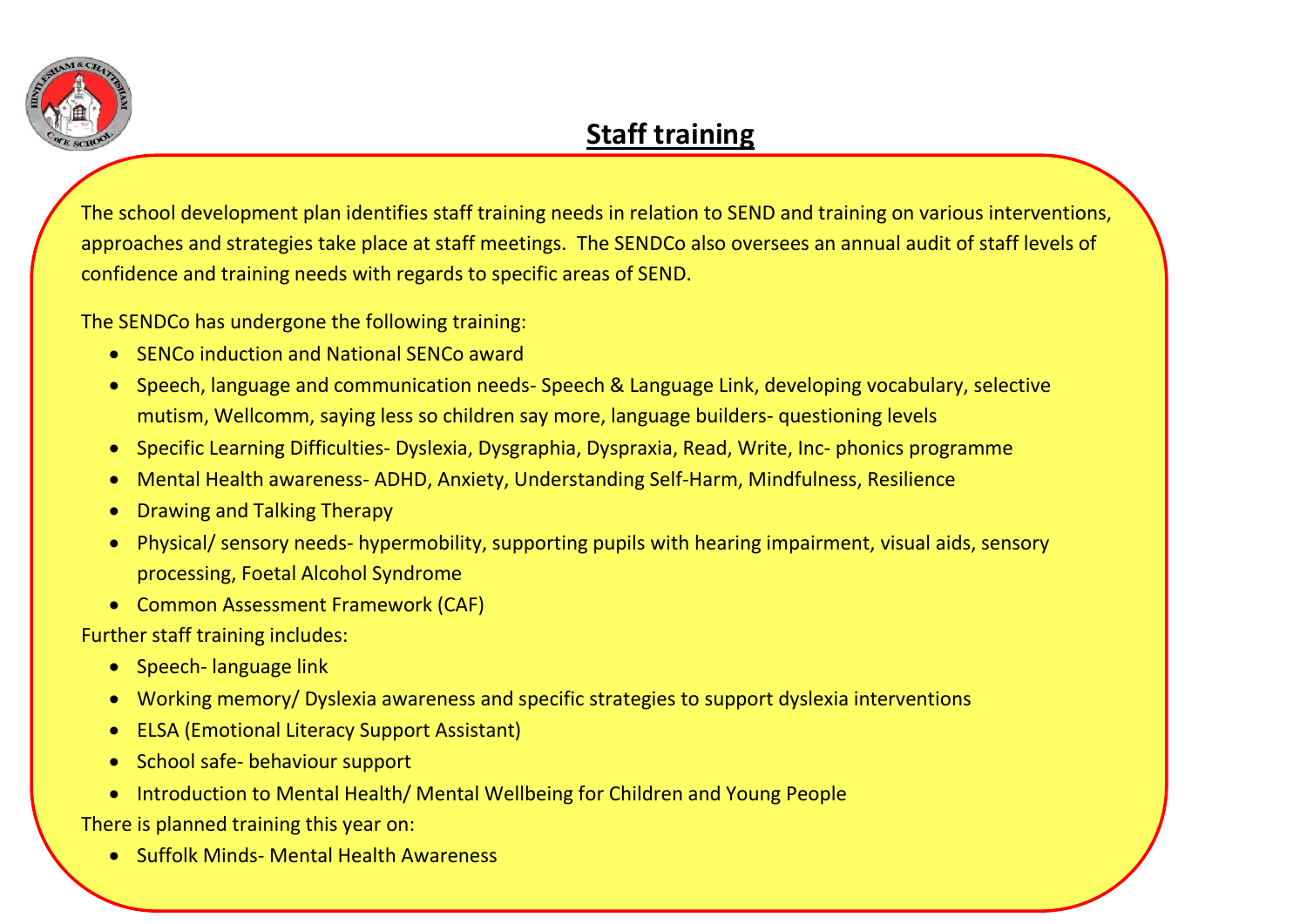

An EHCP may be necessary when a child has more complex or severe learning needs that have been identified as requiring a high level of individual support and/ or specialist intervention, which cannot be provided from the resources normally available in the school.

- The school, or parents, can complete an EHCP referral to request that the Local Authority (LA) carry out a statutory assessment of a child's needs.
- This is a legal process and following receipt of information/ evidence provided by school and parents the Local Authority will decide if a child's needs seem complex enough to begin the assessment process.
- If the decision is not to proceed with any further assessments a representative of the LA will provide feedback regarding the panels decision and advise school on any further suggestions while they continue to provide support.
- If a statutory assessment is to proceed then the LA will write to all the professionals seeking additional information and requesting written reports. Once the LA is in receipt of all this information they will decide if a child's needs are *severe, complex and lifelong.* If this is the case an EHCP will be written by the  $\overline{A}$
- The EHCP will outline the support a child should receive and what strategies should be put in place.
- An EHCP has a statutory requirement to be reviewed annually and this will be organised by the SENDCo. Parents/ carers, pupils, teacher/ TA and any professionals are invited to attend the annual review.
- The school SENDCo, Mrs Frolish, is available to guide you through this process.
- SENDIASS is a service also available to support parents through the EHCP process.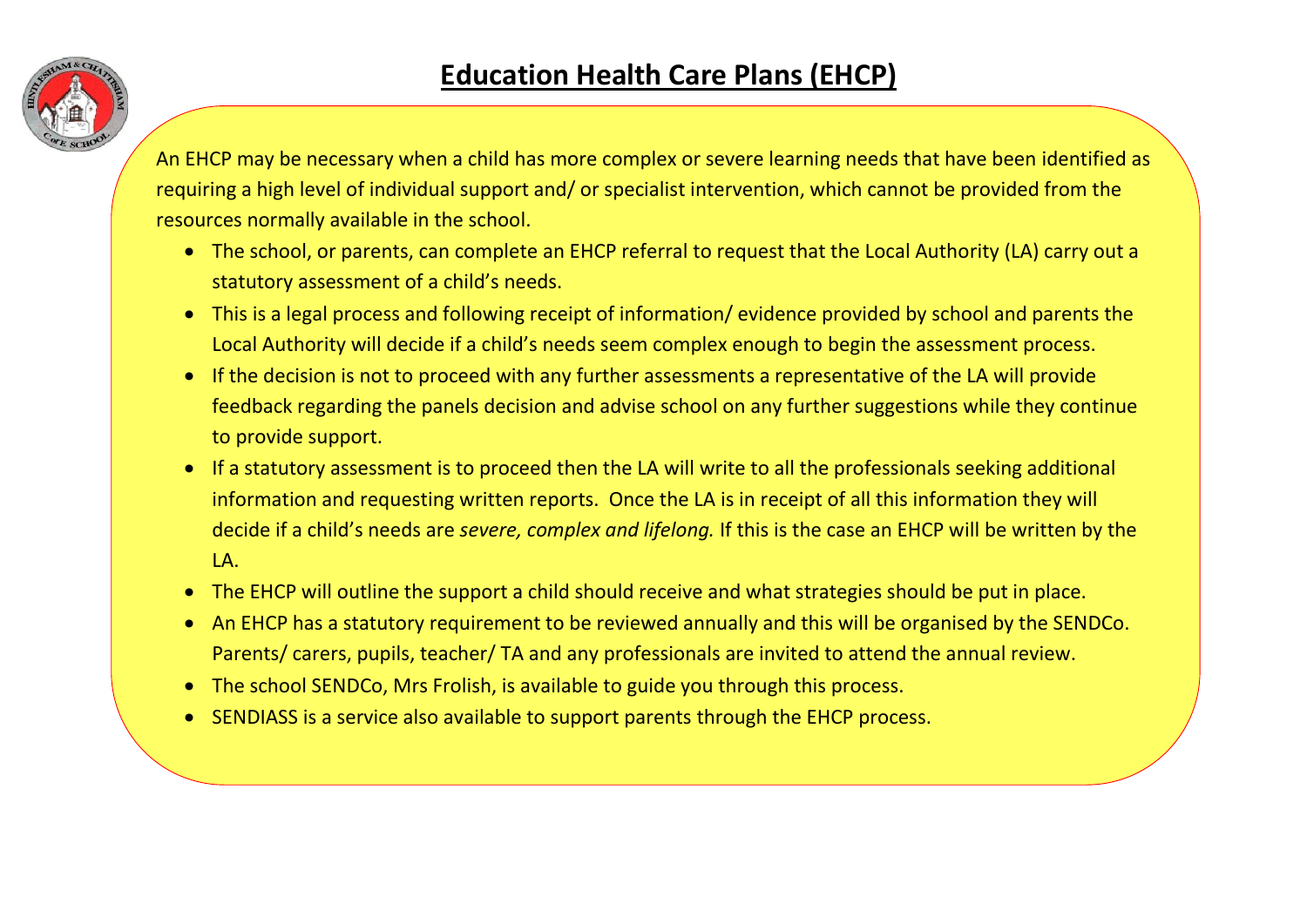

# **Accessibility**

Hintlesham & Chattisham C of E school is a single-storey building with no internal steps, enabling wheelchair access throughout the building and easy transit for pupils with reduced mobility or sensory impairment.

The site is directly accessible through the main gate and the school building can be entered alongside other children from the playground via the side entrance. Withing the building all classrooms and the main hall are freely accessed.

There is a wheelchair accessible, fully fitted disabled toilet.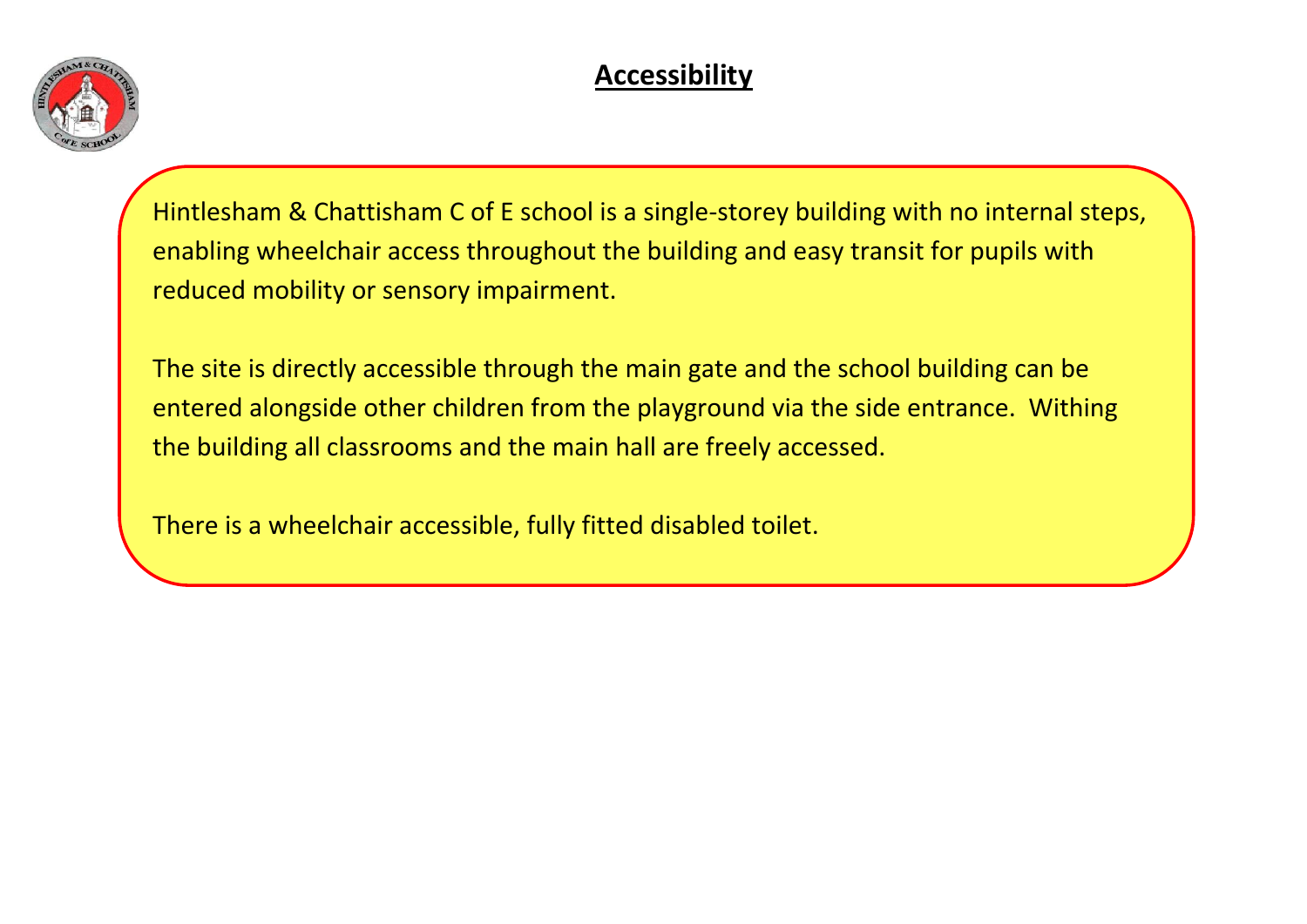

## **Who are the best people to talk to about my child's Educational Needs and/ or**

# **Disabilities (SEND)?**

#### **Teachers**

- Responsibility and accountable for pupil progress and development
- Deliver quality first teaching, differentiated for individual pupil's needs
- Report concerns about an individual's to SENDCo/ Headteacher
- Responsibility for adapting the curriculum and planning appropriate work for the pupil's on a daily basis
- Ensuring that time is allocated during the week for class teacher to work directly supporting pupils with SEND
- Where interventions involve group or 1:1 teaching away from the class, teacher still retains responsibility for the pupil
- To plan & assess the impact of support and interventions and how they can be linked to classroom teaching
- Close liaison with TA and SENDCO to monitor impact of interventions
- Reviewing and setting support plan targets- shared termly with parents
- Annual report to parents
- Contribution to annual reviews for statemented/EHC pupils

• Termly Parents Evenings to review

The SENDCo's responsibilities include:

- Overseeing the day-to-day operation of the school's SEND policy
- Co-ordinating provision for children with SEND
- Liaising with and advising fellow teachers
- Overseeing the records of all children with SEND
- Liaising with parents/ carers of children with SEND
- Contributing to the in-service training of staff
- Liaising with local high schools so that support is provided for Y6 pupils as they prepare to transfer and with pre-schools for children transferring to Reception
- Liaising with external agencies including the LA's support , Educational Psychology Services, Health and Social services and voluntary bodies
- Co-ordinating and supporting the development of school based support plans

#### **Governing Body**

Is responsible for ensuring that the school fulfils its statutory duties. It will establish and review this policy having regard to the Code of Practice on the identification and assessment of special educational needs. It will hold the Headteacher to account for the provision of children with SEND. It will ensure that governors receive appropriate training to fulfil their roles.

A SEND governor will be appointed by the governing body. They have a responsibility to liaise regularly with the SENDCo about developments in SEND. Monitoring should be undertaken so that statutory requirements for meeting SEND within the school are met.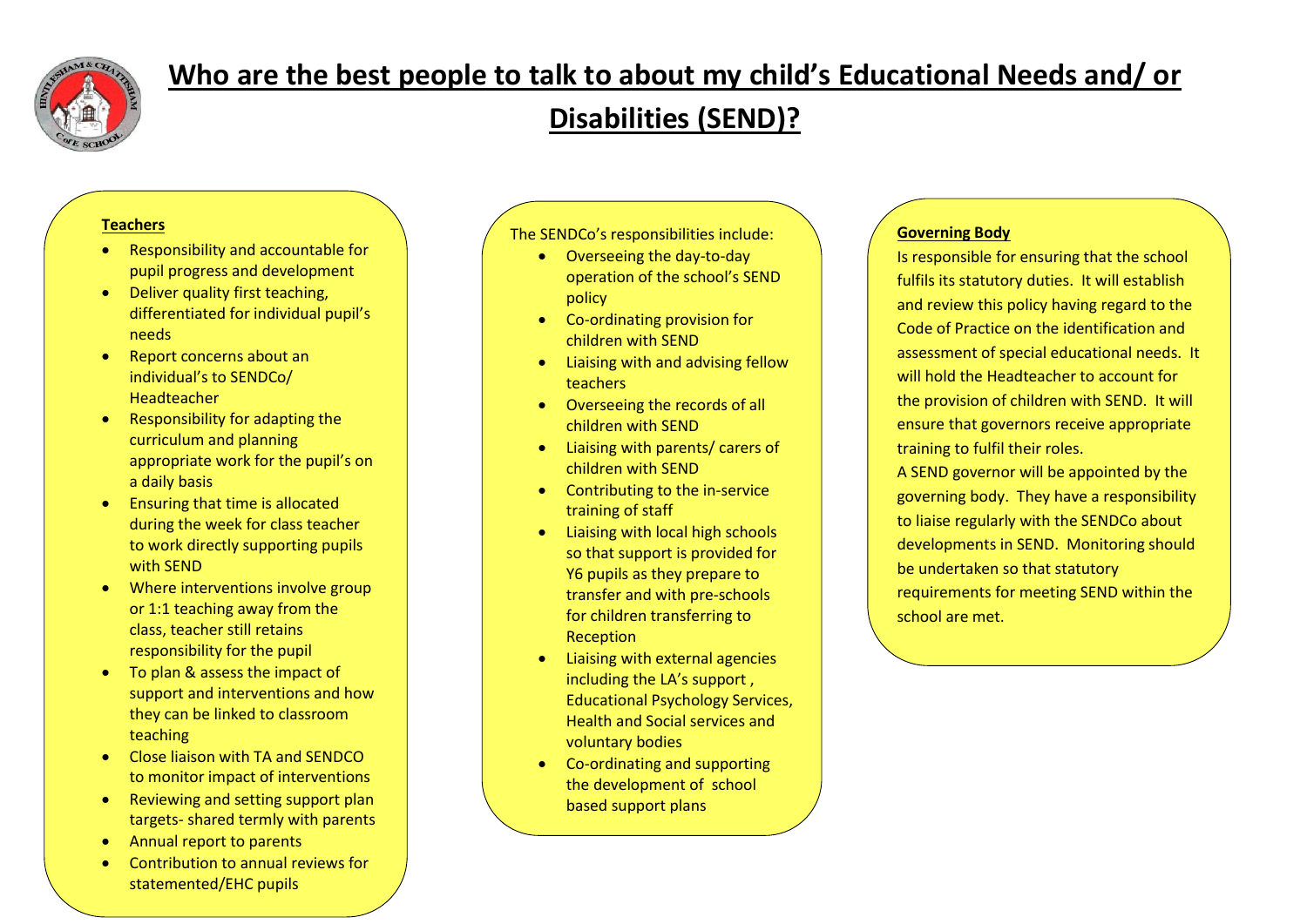

Prior to your child joining our school the class teacher/ SENDCo is available to meet with you to discuss your child's needs and any concerns you may have. Here are some useful links for help and advice:

Suffolk Local Offer [www.suffolklocaloffer.org.uk](http://www.suffolklocaloffer.org.uk/)

The Special Educational Needs and Disability Information, Advice and Support Service (SENDIASS) [www.suffolk.gov.uk/SENDIASS](http://www.suffolk.gov.uk/SENDIASS)

Suffolk Parent Carer Network<https://spcn.org.uk/>

Activities unlimited [www.access-unlimited.co.uk/activitiesunlimited/](http://www.access-unlimited.co.uk/activitiesunlimited/)

Autistic Spectrum Disorder [www.autism.org.uk](http://www.autism.org.uk/) [www.autism.suffolk.org.uk](http://www.autism.suffolk.org.uk/)

Auditory Processing Disorder [www.apduk.org.uk/](http://www.apduk.org.uk/)

Dyslexia [www.bdadyslexia.org.uk](http://www.bdadyslexia.org.uk/) Dyspraxia [www.dyspraxiafoundation.org.uk](http://www.dyspraxiafoundation.org.uk/)

Dysgraphia [www.dysgraphia.org.uk](http://www.dysgraphia.org.uk/)

Mental Health [www.place2be.org.uk](http://www.place2be.org.uk/) [www.youngminds.org.uk](http://www.youngminds.org.uk/) [www.mentallyhealthyschools.org.uk](http://www.mentallyhealthyschools.org.uk/) Emotional Well-Being Hub <https://infolink.suffolk.gov.uk/kb5/suffolk/infolink/infolink.page?infolinkchannel=2-1-1> Sensory processing disorder [www.apduk.org.uk/](http://www.apduk.org.uk/)